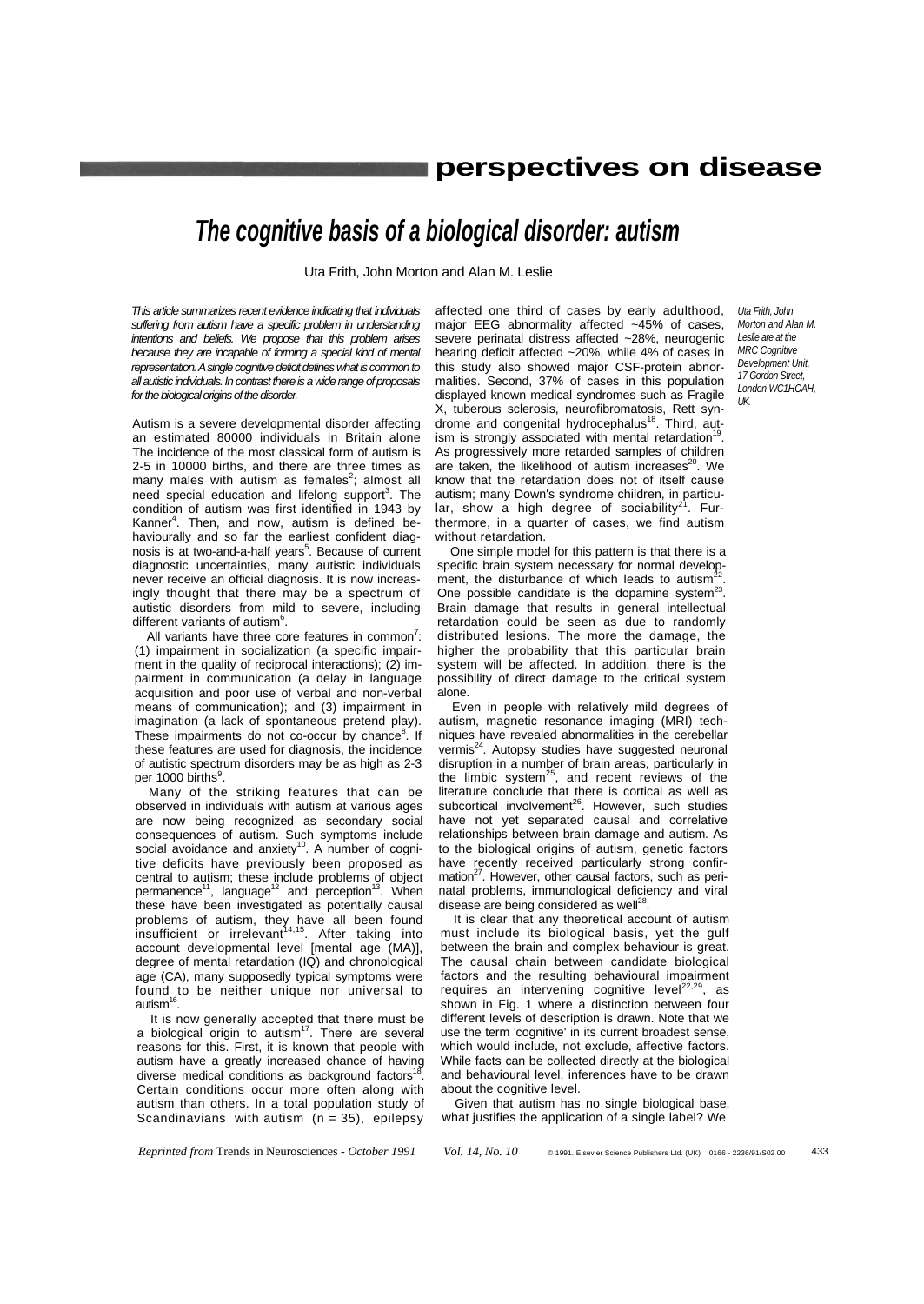| <b>FACTS</b>    | High genetic risk<br>High incidence of associated medical disorders<br>High incidence of mental retardation,<br>neurological abnormalities, reflex abnormalities, seizures. | <b>Biological</b> |
|-----------------|-----------------------------------------------------------------------------------------------------------------------------------------------------------------------------|-------------------|
| <b>QUESTION</b> | <b>WHAT UNDERLIES</b><br>777<br>777<br>THE BEHAVIOURAL SYMPTOMS                                                                                                             | Cognitive         |
| <b>FACTS</b>    | Manifestation of triad of impairments<br>varies with age and ability:<br>core symptoms in areas of socialization,<br>communication and imagination.                         | Behavioural       |
| <b>FACTS</b>    | Interpersonal problems: problems in family<br>and peer group relationships,<br>no friendships, no marriage, emotional repercussions,<br>social avoidance.                   | Social            |

ascribe it to someone else; for example, in a form such as 'Some monks believed that "ducks are fish".' Second-order representations - in this case the representation of someone's belief — can be used to predict people's behaviour. For instance, monks could eat ducks on Fridays if they believed them to be fish. In this way we can establish relationships between external states of affairs and internal states of mind. We suggest that awareness of mental states and an emerging theory of mind are the result of a specific mechanism, which relates together yet keeps separate firstand second-order representations. This mechanism makes available a set of computational functions and these subserve different mental attitudes: 'pretend' for imagination, 'inform' and 'ask' for

#### Fig. 1. *Levels of description relevant to autism.*

propose that what all people with autism have in common is a particular cognitive deficit that gives rise to the core symptoms in the course of development<sup>30</sup>. Before we can define this deficit and show how it accounts for the core symptoms, we have to draw attention to a particular aspect of normal development that has been explored only recently $31$ , and that appears to be missing in autism. This is the development of the 'theory of mind<sup>32</sup>, or 'mentalizing' - our ability to predict and explain the behaviour of other humans in terms of their mental states<sup>33</sup>. Our ability to mentalize is revealed in our use and understanding of such words as 'believe', 'know', 'wish', 'desire', 'intend', and 'pretend'. A central feature of our proposal is that children with autism lack this ability.

The ability to mentalize is dependent on a specific mechanism that does not manifest itself from birth; neither can it be explained by learning<sup>34</sup>. By age one, infants already attend to behaviour and internally represent many physical states of the world $^{35}$ ; i.e. they can remember and manipulate in their heads what they perceive in the world. These are first-order representations. From some time in their second year, children have at their disposal secondorder representations and can in principle represent mental states *as* well as physical states. From this time the child not only attends to the behaviour of others, but has the means to learn to make sense of this behaviour by deducing the underlying mental state. Thus, by about age four, the normally developing child will have acquired a good understanding of the concept of 'belief'; i.e. that people can have different beliefs, including false beliefs.

What is the difference between first- and secondorder representations? We know that 'ducks are fowl' and can represent that idea in memory as a first-order representation. At the same time, we can represent the idea 'ducks are fish' as long as we



wants to play with her marble. Where will she look? See text for the results of this experiment. (Figure

kindly supplied by A. Scheffler.)

434 *TINS, Vol. 14, No. 10, 1991*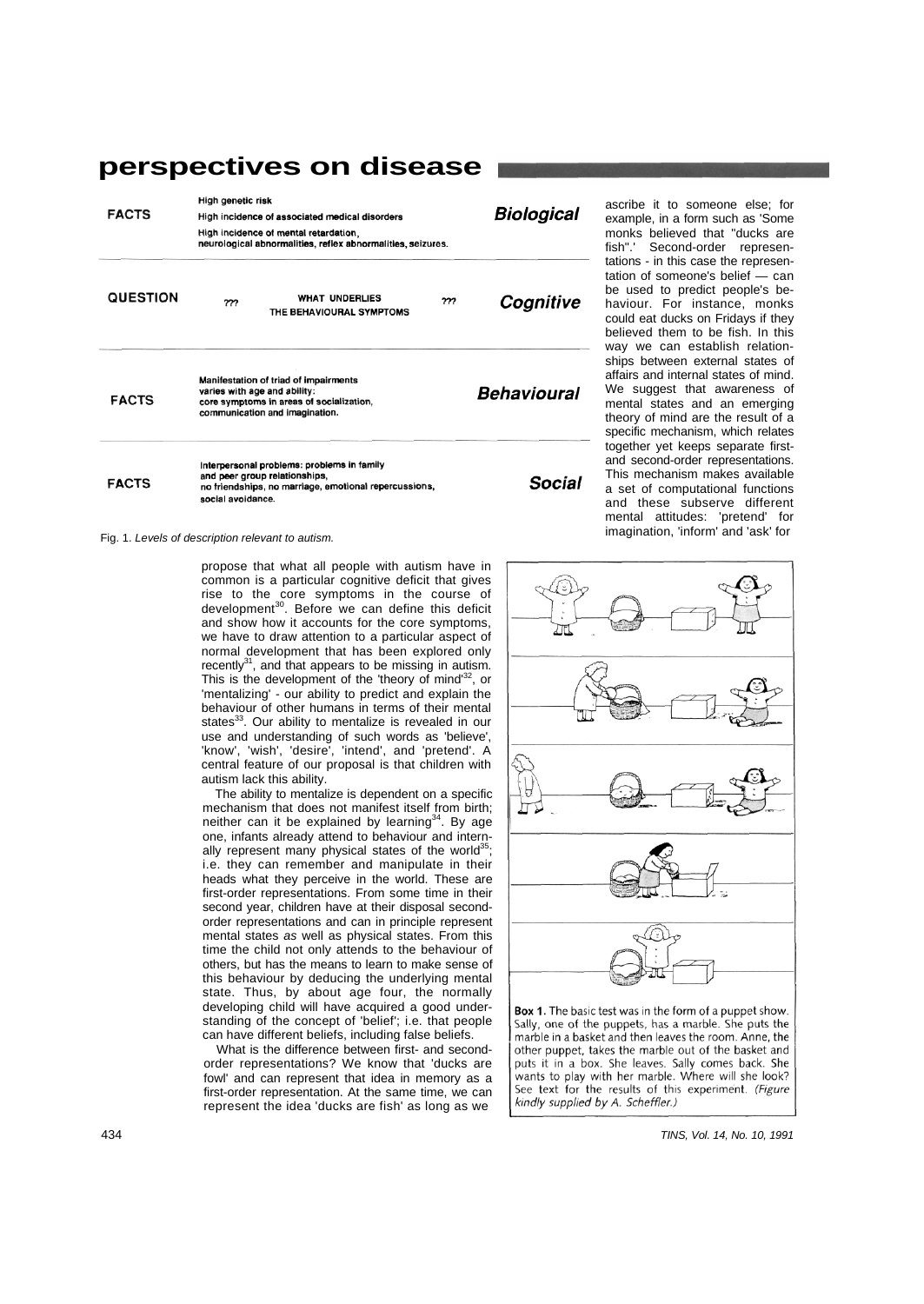

communication, and 'believe' and 'intend' for socialization.

Let us take 'pretend' as an example. A two-yearold boy watches his mother speaking into a banana as if it were a telephone and he understands and remembers this game the following day. The memory 'Mother pretends "the banana is a telephone"' is a second-order representation and is different from an earlier memory 'the banana is good to eat'. The latter is an example of a first-order representation - something that happens to be true in the real world. One difference between first-order and second-order representations lies in the inferences that will be drawn. If you know that 'bananas are fruit' and you also learn that 'oranges are fruit', then your mental machinery will automatically work out that 'oranges are good to eat' but would not conclude that 'oranges are telephones'. The reason is that second-order representations are treated as exempt from confirmation from other knowledge or from the world, and by the same token are not used to generate new 'real world' inferences.

Pretend play contrasts with functional play, in which, for example, a miniature copy of an object is ascribed the properties of that object. If a child plays with a toy saucepan on a toy stove, making the kinds of movement, such as stirring and shaking, that mother makes on the real stove, this may be

### **perspectives on disease**

merely functional play elicited by the physical properties of the toy. If the child sniffs and says that there is bacon frying and varies the play according to the dish, then this is pretend.

Precisely this type of play is hard to find in autistic children $36, 37$ . By postulating that the cognitive cause of autism is damage to the 'theory of mind' mechanism, we could explain difficulties with the pretend function but, more importantly, we could also predict special problems with such computational functions as 'inform' and 'ask' and 'believe' and 'intend'. The first prediction concerning our theory was that, taking into account CA and MA, children with autism will have special problems in understanding belief.

The experiment illustrated in Box 1 checked this prediction<sup>30</sup>. We have no problem in knowing that Sally will look for her toy in its hiding place in spite of our knowing that it is not there. This means that we can represent Sally's false belief as well as represent the true state of things. Normal children have no problems with this sort of task from about four years of age. Down's syndrome children with a mental age of five or six can also answer correctly. However, of a group of 20 autistic children, with a mean mental age of nine years, 16 failed the task in spite of being able to answer correctly a variety of



Box 3. Test of the 'inform' and 'ask' function. The normal child supplies the missing information; the child with autism often repeats what is already known. (Figure kindly supplied by A. Scheffler.)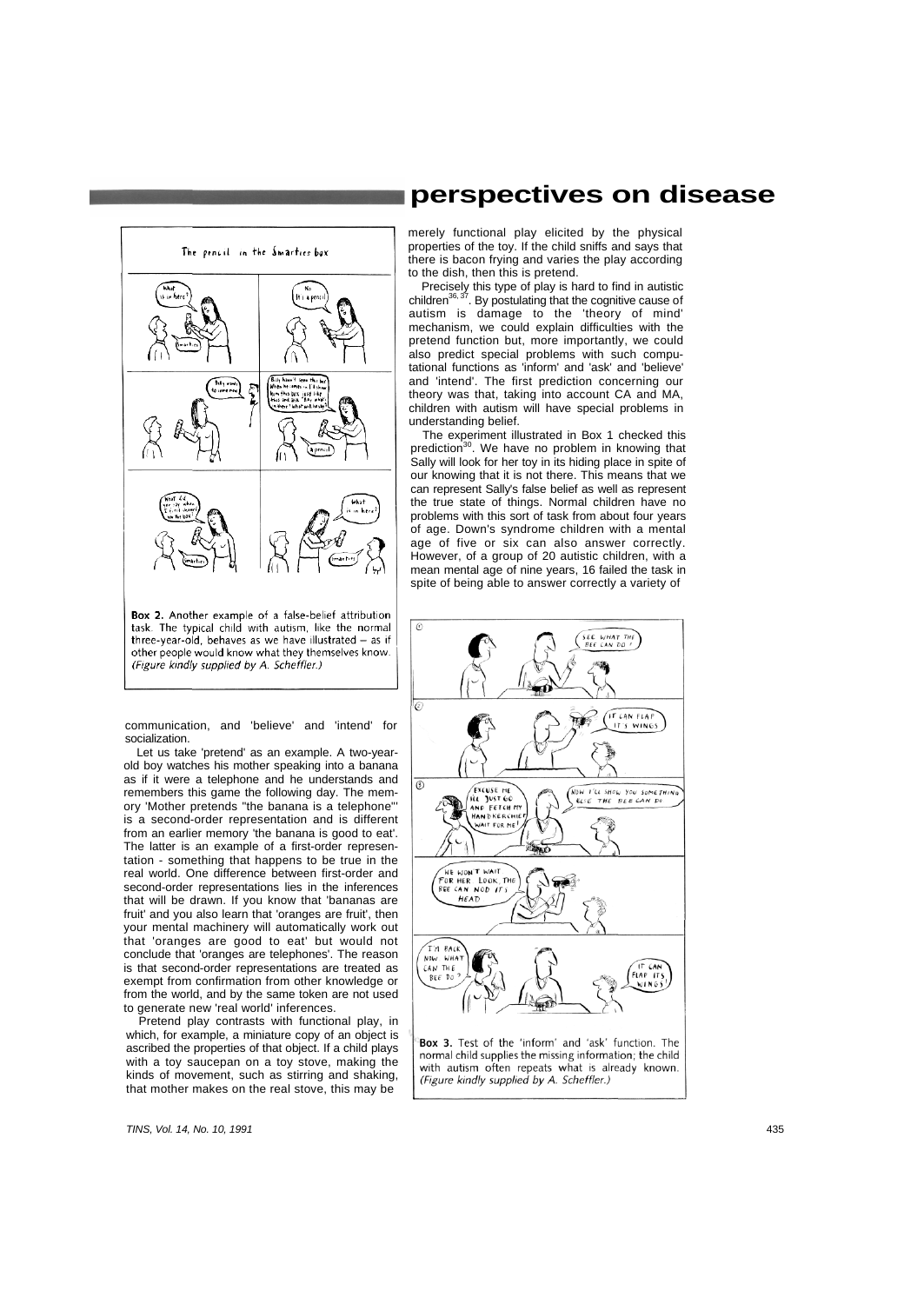

ful children have acquired some mentalizing ability after all, perhaps after a long delay? This explanation seems unlikely, since they still fail another, slightly more complex problem of the same kind ('John thinks that Mary thinks that. . . '<sup>49</sup>), which children with Down's syndrome can solve and which should have been well within the intellectual capacity of the children with autism<sup>50</sup>. Our preferred explanation at present is that these children have learned enough of human reactions to find their way round a restricted set of problems. It is as if they have extracted rules such as: 'When something in the world changes, people who just happen not to have seen the change occur behave (for some reason) as if they do not know about these changes.' Normal children do not acquire their mentalizing skills in this way<sup>51</sup>. However, as our analysis suggests, even those autistic children who solve the false-belief tasks find normal actions and reactions often totally irrational. This explains their continued problems with fluid mentalizing in everyday situations. One able man with autism complained that 'other people seem to have a special sense by which they can read other people's thoughts'

 $CA$  (yrs)

Fig. *2. Successful performance on mentalizing tasks as a function of mental age (MA) and chronological age (CA) in a sample of 47 children with autism. CA ranged from 8 to 19 years and verbal MA (using the British Picture Vocabulary Scales) ranged from 4 to 14 years.*

questions of fact about what happened. They knew where Sally had put the marble, they knew that it was Anne who had moved it and that Sally had not seen the move. Their problem did not lie in perception, in memory or in language. The children with autism could not conceptualize the possibility that Sally believed something that was not true.

A number of experimenters have now carried out similar studies worldwide, confirming the specific impairment that autistic children have with beliefs<sup>38-48</sup>. Box 2 illustrates another variant of the test. Specific difficulties with the function 'inform' and 'ask' were also found (Box  $3)^4$ 

In all these studies there was a minority of autistic children who performed the mentalizing tasks correctly. We ourselves have now tested 47 able children with autism on the false-belief and related tasks. The results from this study are shown in Fig. 2. With only one exception, no child with autism succeeded on a mentalizing task unless they were over eleven-and-a-half years old with a mental age of at least five and a half. In fact, most of those who succeeded had a mental age well over eight. As can be seen in the figure, even this high ability and age does not guarantee success. Could the success-



Fig. 3. A schematic representation of the causal analysis of autism. Such diagrams can be used for any neurophysiological disorder.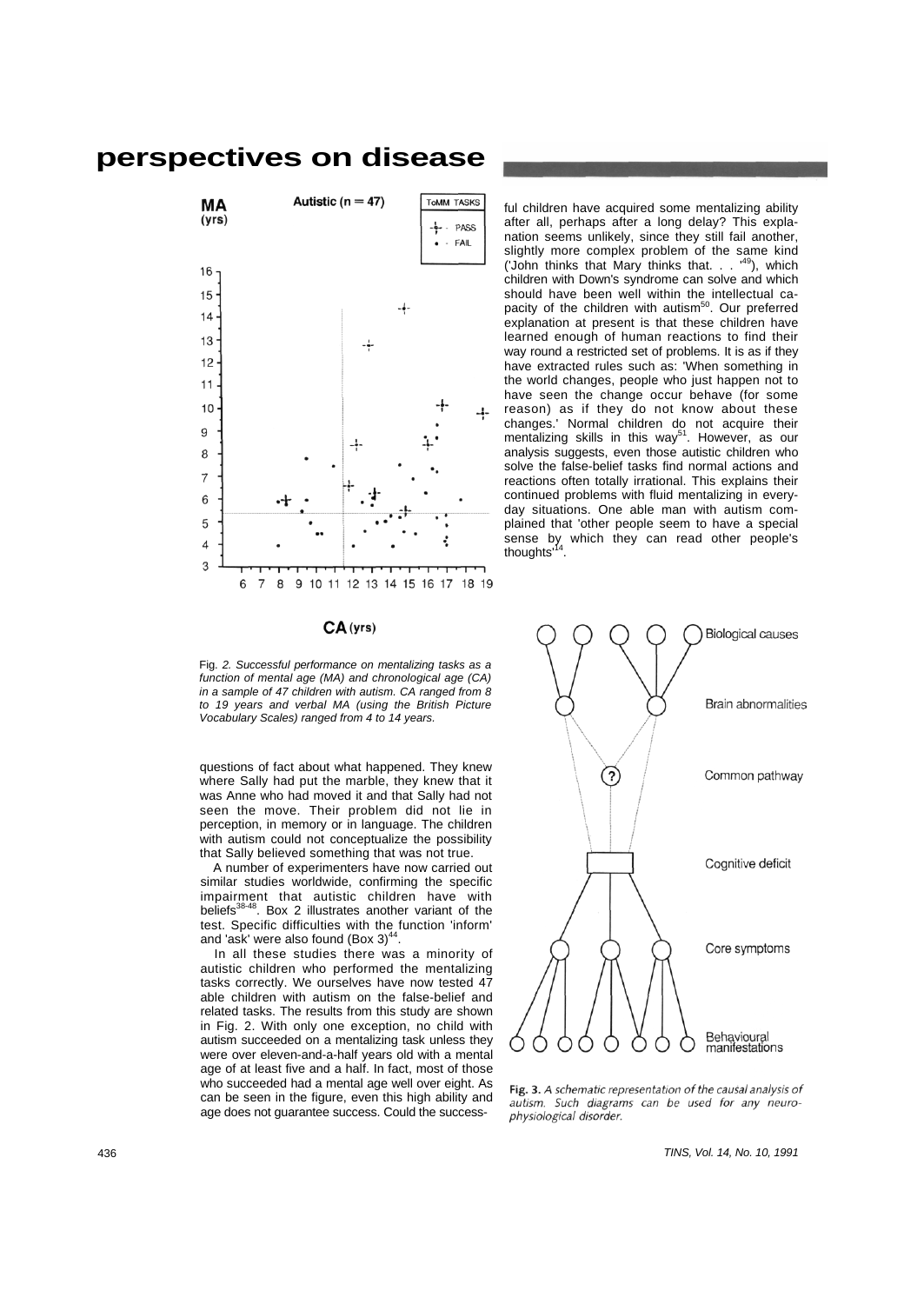As illustrated in Fig. 3, we propose that the whole symptom complex of autism arises from a single cognitive deficit. This means we eventually need to derive from this single origin various types of behaviour, all associated with the core symptoms but changing with age and ability. We believe this can be done, although some symptoms — notably those associated with repetitive actions and special skills — may need additional explanation<sup>15</sup>. One should note that there are alternative formulations of the cognitive hypothesis<sup>52-55</sup>: some of these stress the importance of early affective factors in inter-personal relationships that may be missing from birth in autism. However, evidence on this point remains to be obtained. Our present account suggests that if autistic children have a faulty mentalizing ability and cannot form second-order representations, then they will not create a normal 'theory of mind' and will not understand that people can have beliefs, feelings and other attitudes. Without such knowledge, social relationships will be difficult to form and maintain and empathy will be almost impossible.

In terms of social relations, children with autism are sometimes described as treating objects and people alike, although, in fact, their behaviour can vary from complete withdrawal (the most wellknown symptom) to repetitive pestering of other people<sup>56</sup>. Both extremes can be explained by a lack of 'theory of mind'. Clearly, if autistic individuals do not realize the effect of their behaviour on other people's attitudes, and if they have no awareness of others and self as mentalizing beings, then their social interactions will be peculiar.

Communication problems in autism arise both verbally and non-verbally and encompass a wide range of difficulties<sup>57-58</sup>. While phonological development is appropriate for mental age, there is usually a delay in other aspects of language acquisition. Autistic individuals have particular problems with the pragmatic aspects of language and have difficulties in handling mental state expressions<sup>59</sup>. Even those who eventually acquire fluent language are very literal, be it in terms of comprehending metaphor or in terms of understanding the indirect utterances we use normally in conversation. Thus, if asked 'Can you pass the salt?' a child with autism is prone simply to answer 'yes', rather than treating the question as a request. Such behaviour does not arise due to a lack of intelligence or a misplaced sense of humour; it comes from an inability to understand that there are intentions behind words.

### **The relationship between biology and cognition**

We have attempted to show how the cognitive account explains the three core symptoms of autism. What, then, is the relationship between the cognitive deficit and the possible biological causes? The question itself reveals that autism is a disorder that has *a* (necessary and sufficient) causal definition at the cognitive level but not at the biological level. Thus, what we want to find is some biological system, equivalent to the fully functioning 'theory of mind' mechanism, the development of which can be

*TINS, Vol. 14, No. 10, 1991* 437

## **perspectives on disease**



Fig. 4. A multi-level causal analysis of the autism syndrome, showing our proposals for the relationships between the various behavioural manifestations and their cognitive origins. The diagram also indicates how biological factors start the causal chain and how social consequences are derived from the behaviour. Feedback from social to cognitive and behavioural levels has been omitted.

disrupted in a variety of ways. The dopamine system is an interesting example that could fill such a role. We suggest that the multiplicity of biological factors will lead to a limited set of disruptions, which in turn will lead to failure of the theory of mind mechanism. These factors might include, for example, developmental malformation of the structure underlying the mechanism or disconnection of the mechanism.

These relationships are revealed in Fig. 4. Note that we are not elevating any symptom to causal status. The cause we cite – the 'missing ability' in the diagram – we have hypothesized to be a particular computational deficit to do with the creation of second-order representations $34, 54$ . If we are wrong, and the missing ability turns out to be some other cognitive function (again, using 'cognitive' in its broadest sense) Fig. 4 would scarcely be affected. On the other hand, if we ignore the cognitive aspects of our causal theory, we would then have to build a whole series of separate causal bridges between the biological base and the behaviour.

In Fig. 3 we have presented a schematic version of the causal diagram. This helps us to appreciate the value of the method independently of the particular hypothesis we currently hold. The same causal reasoning would apply if an attentional or affective hypothesis or any other non-social hypothesis of the origins of the disorder was adopted. Of course, it would be incumbent on the proposer of any hypothesis to establish a satisfactory causal nexus covering the full range of behavioural symptoms. Figure 3 suggests that a convergence in the causal nexus of autism can be located at the cognitive